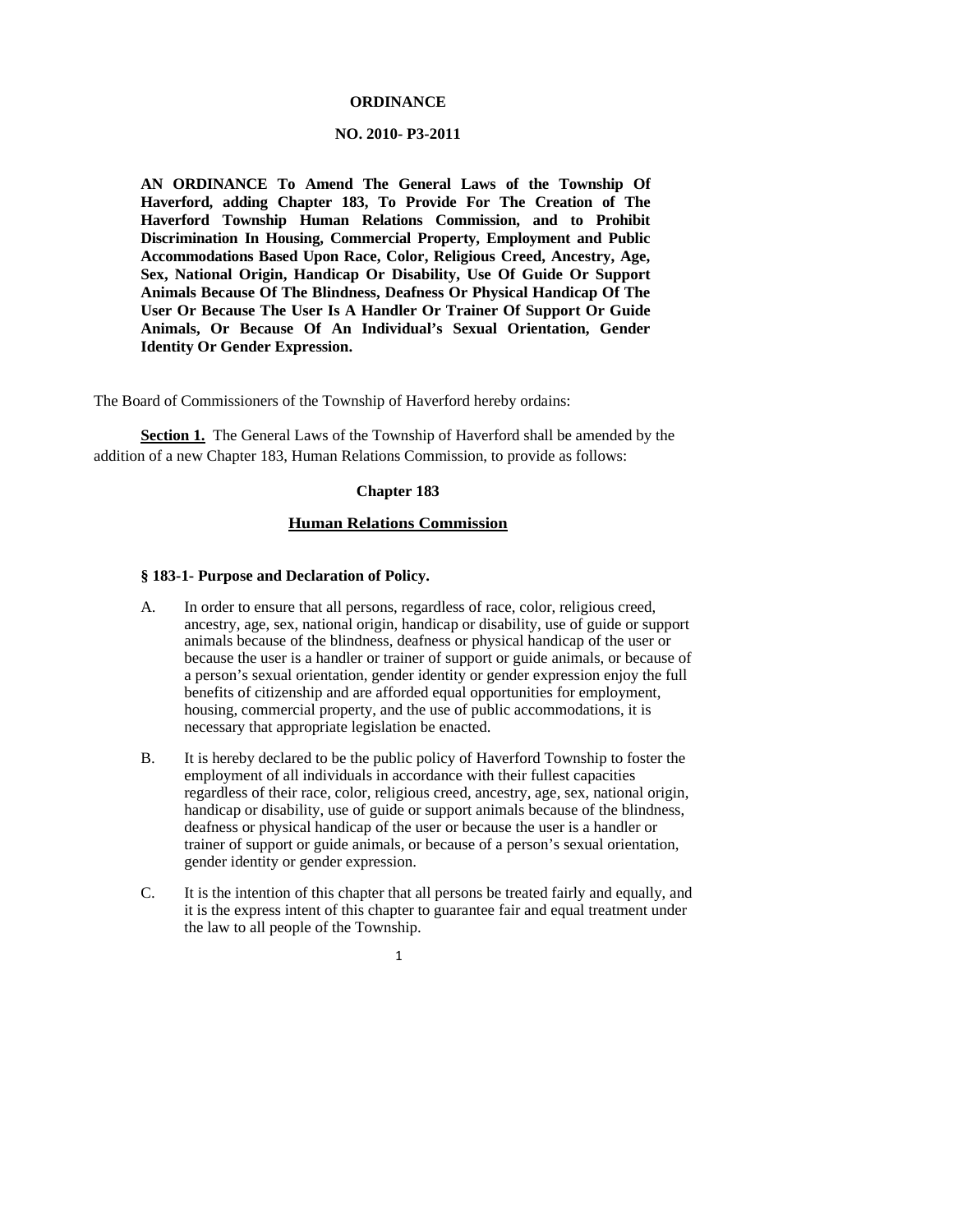- D. This chapter shall be deemed an exercise of the police power of Haverford Township for the protection of the public welfare, prosperity, health and peace of the Township, its residents and the Haverford Township community.
- E. No power or duty granted hereunder to the Haverford Human Relations Commission is intended to exceed nor shall it be construed as exceeding those powers and duties granted to the Pennsylvania Human Relations Commission by the Pennsylvania Human Relations Act, the Act of October 27, 1955, as amended.

# **§ 183-2 - Definitions.**

The following words and phrases when used in this chapter shall have the meanings given to them in this subsection. To the extent words and phrases appearing in this chapter are not expressly defined herein, their meaning for purposes of this chapter shall be the same as such words are defined in the Pennsylvania Human Relations Act and such words, if not therein defined, shall be construed consistently with the Pennsylvania Human Relations Act.

- A. BOARD OF COMMISSIONERS The duly elected Board of Commissioners of Haverford Township.
- B. DISCRIMINATION -- Any discriminatory act(s) taken by any person, employer, entity, employment agency, or labor organization, with respect to or involving a transaction related to employment, public accommodations, commercial property or housing accommodations, on the basis of a person's race, color, religious creed, ancestry, age, sex, national origin, handicap or disability, use of guide or support animals because of the blindness, deafness or physical handicap of the user or because the user is a handler or trainer of support or guide animals, or a person's actual or perceived sexual orientation, gender identity or gender expression.
- C. DISCRIMINATORY ACTS -- All acts or actions defined in the Pennsylvania Human Relations Act as unlawful discriminatory practices as related to employment, public accommodations, commercial property or housing accommodations, when those acts or actions are taken on the basis of a person's race, color, religious creed, ancestry, age, sex, national origin, handicap or disability, use of guide or support animals because of the blindness, deafness or physical handicap of the user or because the user is a handler or trainer of support or guide animals, or a person's actual or perceived sexual orientation, gender identity or gender expression.
- D. EMPLOYER -- Any person, including the Township, its departments, boards and Commissions, and any other government agency or school district within its jurisdiction, and any person employing four or more persons within the Township, but except as hereinafter provided, does not include religious, fraternal, charitable or sectarian corporations or associations, except such corporations or associations supported, in whole or in part, by governmental appropriations. The term "employer" with respect to discriminatory practices based on race, color, age, sex, national origin, non-job related handicap or

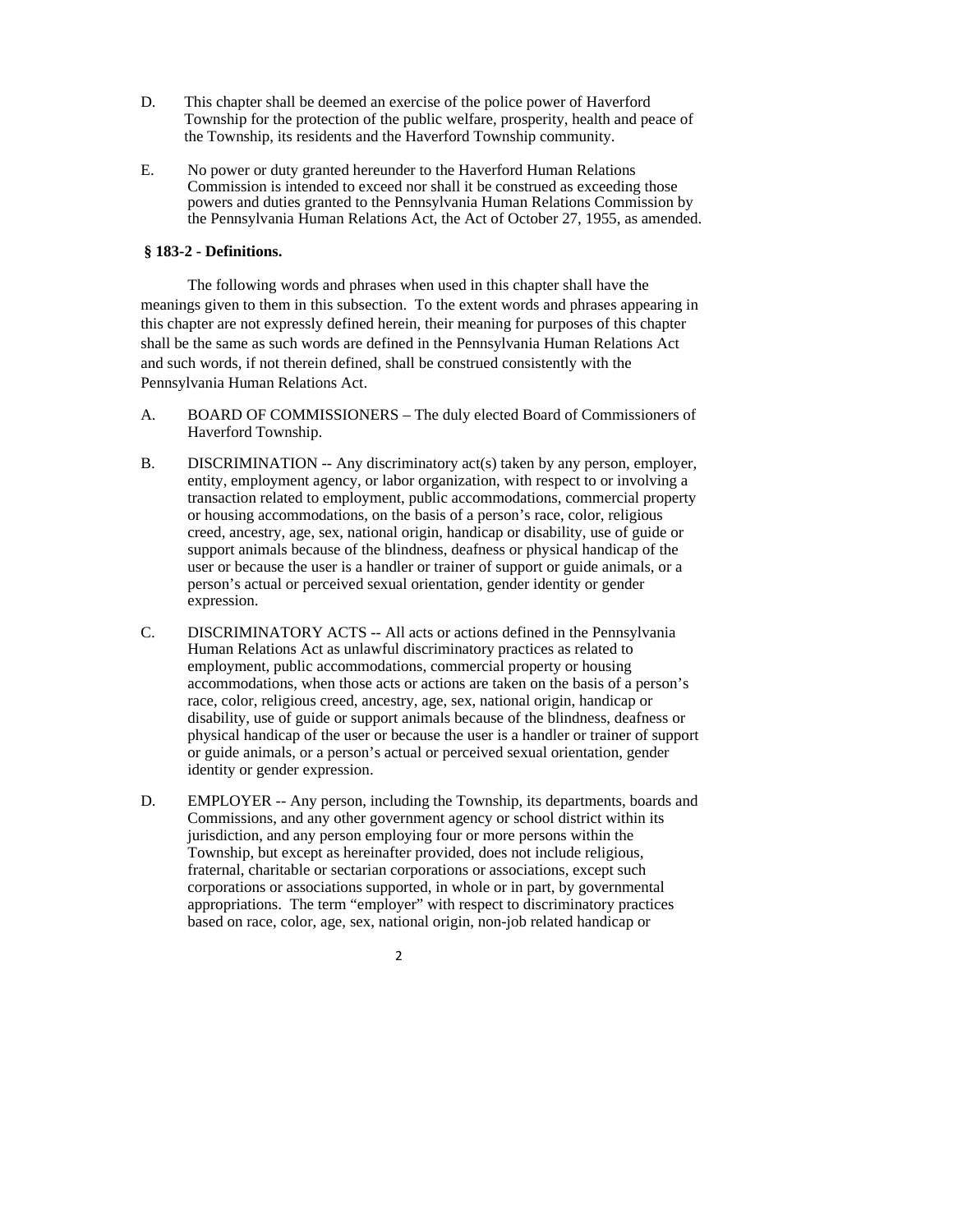disability, includes religious, fraternal, charitable and sectarian corporations and associations employing four or more persons within the Township. The term "employer" excludes persons acting in a supervisory capacity unless they are an owner of the entity employing the Complainant.

- E. GENDER EXPRESSION The manner in which a person's gender identity is communicated to or perceived by others, through appearance, behavior, or physical characteristics that may be in accord with, or opposed to, one's physical anatomy, chromosomal sex, or sex at birth, and shall include, but is not limited to, persons who are undergoing or have completed sex change.
- F. GENDER IDENTITY -- The gender(s), or lack thereof, a person self-identifies as, whether or not based on biological fact or sexual orientation.
- G. HOUSING ACCOMMODATIONS -- Includes (1) any building, structure, mobile home site or facility, or portion thereof, which is used or occupied or is intended, arranged or designed to be used or occupied as the home residence or sleeping place of one or more individuals, groups or families whether or not living independently of each other; and (2) any vacant land offered for sale, lease or held for the purpose of constructing or locating thereon any such building, structure, mobile home site or facility. The term "Housing Accommodation" shall not include any personal residence offered for accommodation by the owner or lessee thereof or by his or her broker, salesperson, agent or employee.
- H. PERSON -- One or more individuals, partnerships, associations, organizations, corporations, limited liability entities, legal representatives, trustees in bankruptcy or receivers, including by not limited to any owner, lessor, assignor, builder, manager, broker, salesman, agent, employee, independent contractor, lending institution and the Commonwealth of Pennsylvania, and all political subdivisions, authorities, boards and Commissions thereof.
- I. PUBLIC ACCOMMODATION -- Any accommodation, resort or amusement which is open to, accepts or solicits the patronage of the general public, but shall not include any accommodations which are in their nature distinctly private.
- J. SEXUAL ORIENTATION -- Actual or perceived homosexuality, heterosexuality and/or bisexuality.
- K. TOWNSHIP -- The Township of Haverford, County of Delaware, Commonwealth of Pennsylvania.

## **§ 183-3 - Unlawful Practices.**

- A. Discrimination in housing, commercial property transactions, employment or public accommodations is prohibited under this chapter.
- B. Retaliation against any individual because such individual has opposed any practice forbidden by this chapter, or because such individual has made a charge,
	- 3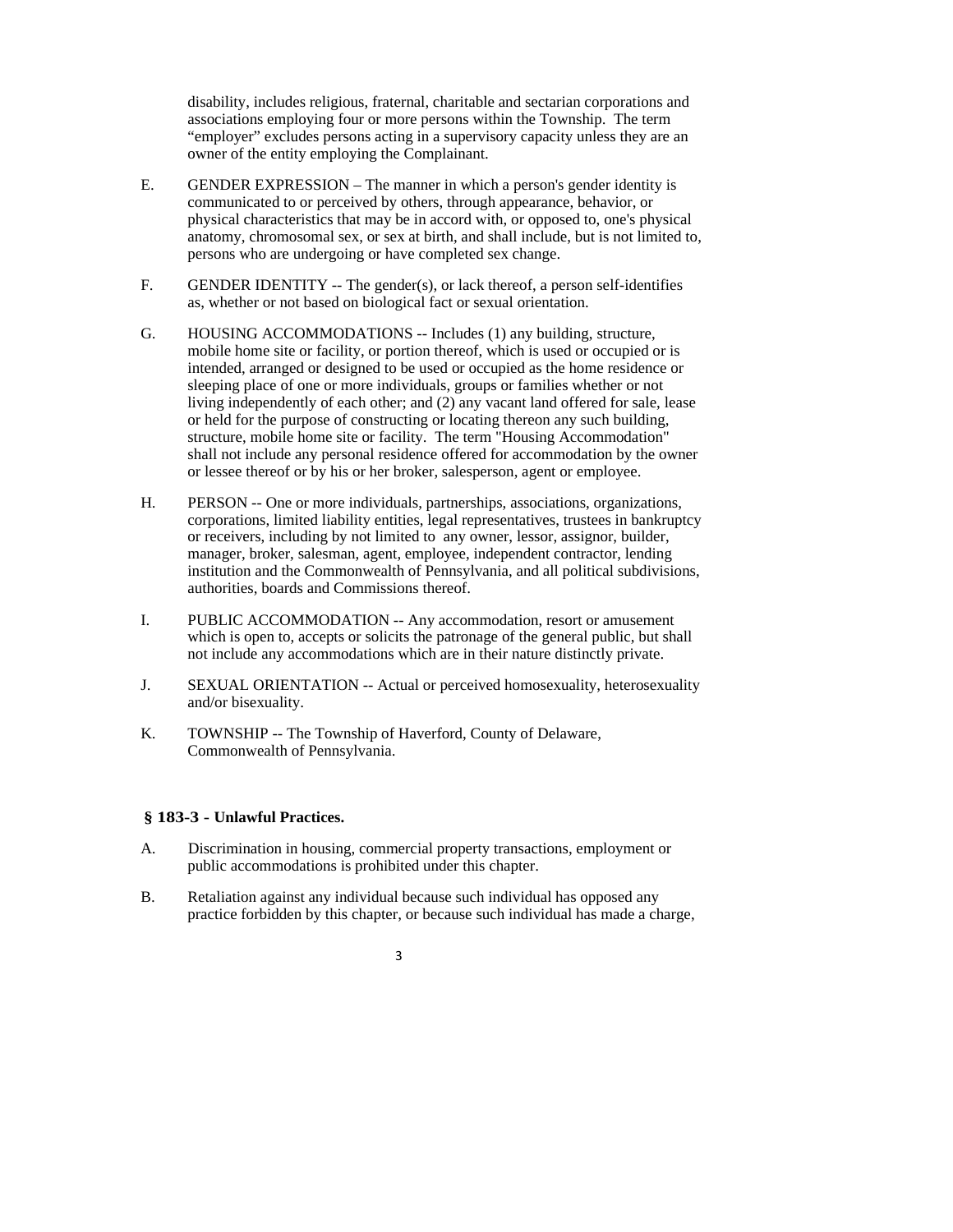testified or assisted in any manner in any investigation, proceeding or hearing under this chapter is prohibited under this chapter.

C. Aiding, abetting, inciting, compelling or coercing the doing of any act declared by this chapter to be an unlawful practice, or obstructing or preventing any person from complying with the provisions of this chapter is prohibited under this chapter.

# **§ 183-4 - Exception.**

Notwithstanding any other provision of this chapter, it shall not be an unlawful practice for a religious corporation or association, not supported in whole or in part by governmental appropriations, to refuse to hire, employ, house or otherwise accommodate an individual on the basis of actual or perceived sexual orientation, gender identity or gender expression, nor shall an employer be prevented from enforcing a dress code which is reasonably related to the business or profession being conducted.

# **§ 183-5 - Establishment of Human Relations Commission.**

- A. Pursuant to Section 962.1 of the Pennsylvania Human Relations Act, there is hereby established a Human Relations Commission in and for the Township of Haverford (hereinafter referred to as the "Haverford Township Human Relations Commission" or the "Commission").
- B. The Commission shall consist of seven (7) members who shall serve overlapping terms of three years each. All members of the Commission shall be appointed by the Board of Commissioners. Members shall be residents of Haverford Township. No member of the Commission shall hold any office in any political party. Members of the Commission shall serve without salary but may be paid expenses incurred in the performance of their duties, as approved by Board of Commissioners. Paid staff may be hired, as approved by the Board of Commissioners, to assist in the performance of the duties of the Commission.
- C. One of the Commission's members shall be appointed by the members thereof as Chairperson. The Chairperson will be responsible for setting Commission meetings, coordinating with the Township Manager regarding received complaints and answers, and generally ensuring that the duties of the Commission are fulfilled. The Chairperson may delegate responsibility for Commission duties to specific Commissioners or to paid staff, if applicable.
- D. The Commission shall have jurisdiction over Discriminatory Acts committed within the Township of Haverford.
- E. The Board of Commissioners hereby grants to the Commission, with respect to Discriminatory Acts as defined herein, all of the powers necessary to the execution of its duties as set forth below, provided that those powers shall not exceed those exercised by the Pennsylvania Human Relations Commission under the Pennsylvania Human Relations Act.

4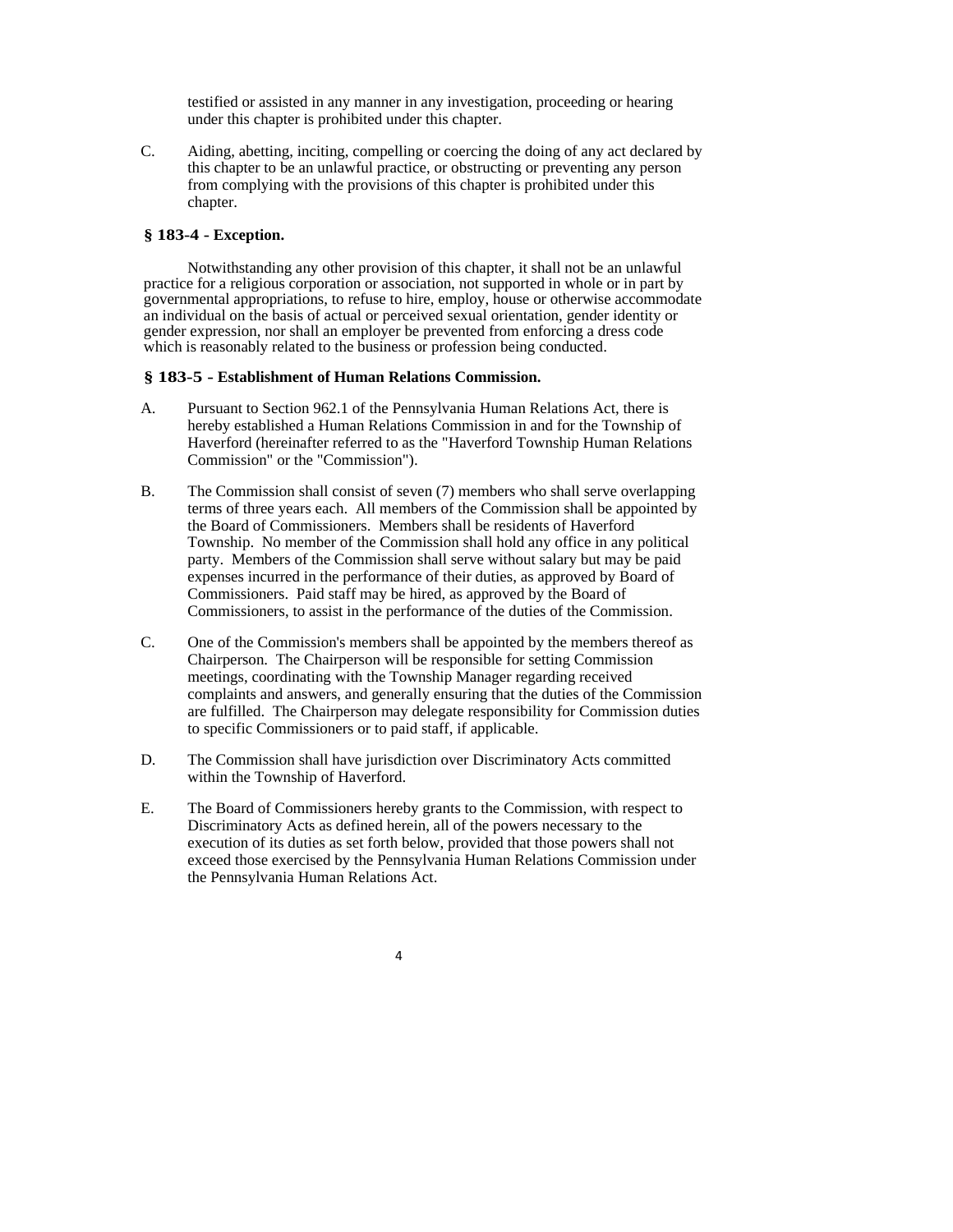F. The Commission shall be empowered to promulgate such additional procedures to those set forth herein as it determines, subject to Section 183-6(D) below, to be necessary or desirable to implement the intent of this chapter.

## **§ 183-6 - Procedures and Expanded Procedures**

- A. Filing a complaint.
	- (1) Any person( s) claiming to be aggrieved by a Discriminatory Act may make, sign and file a verified complaint alleging violations of this chapter, which shall include the following information:
		- (a) The name and address of the aggrieved person(s);
		- (b) The name and address of the person(s) alleged to have committed the prohibited practice;
		- (c) A concise statement of the facts, including pertinent dates, constituting the alleged Discriminatory Act;
		- (d) If applicable, the address and a description of any property which is involved; and
		- (e) Such other information as may be required by the Commission.
	- (2) Complaints may be filed in person or by mail at the Township Manager's office. All complaints must be received by the Township Manager's office within 180 days of the alleged Discriminatory Act, or the complaint will not be considered timely.
	- (3) The Township Manager shall convey each original complaint received by the Township to the Chairperson of the Haverford Township Human Relations Commission within 10 days of the receipt of such complaint.
- B. Notification and answer.
	- (1) Within 30 days of its receipt of a complaint, the Haverford Township Human Relations Commission shall determine if it has jurisdiction hereunder to hear the complaint. If the Commission determines that it does not have such jurisdiction, it shall dismiss the complaint and notify the aggrieved party. If the Commission determines it has jurisdiction to hear the complaint, it shall proceed as follows:
		- (a) Send a copy of the complaint to the person(s) charged with a Discriminatory Act (the "Respondent") and to the Pennsylvania Human Relations Commission; and
		- (b) Send a notice to the person(s) aggrieved (the "Complainant"), informing them that the complaint has been received. If the complaint alleges discrimination on a basis proscribed under state or federal law, the notice shall also advise the Complainant of their

**Deleted:** shall also inform them



**Deleted:**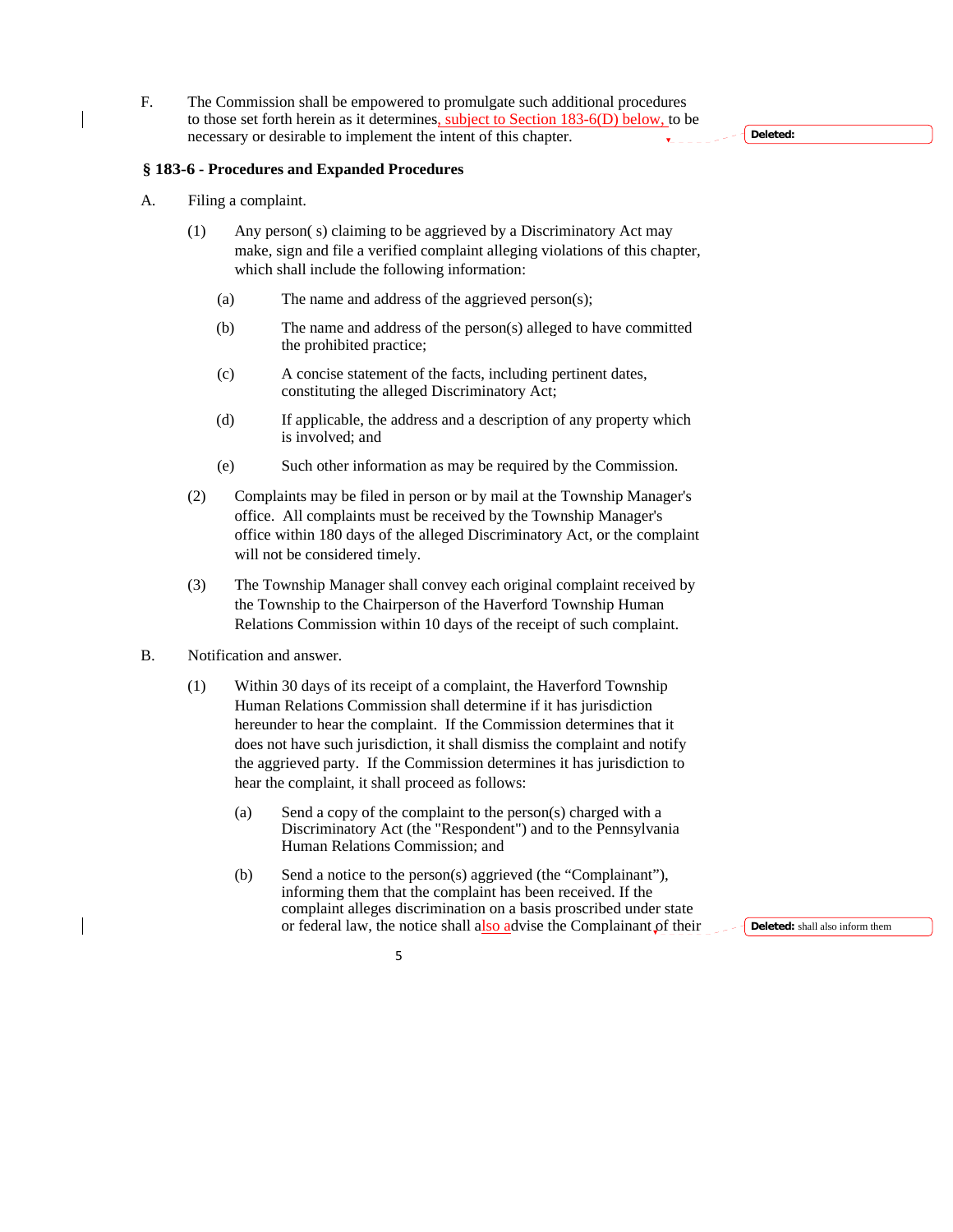right to cross-file with the Pennsylvania Human Relations Commission and/or Federal Equal Employment Opportunity Commission.

- (2) The Respondent shall file with the Township Manager a written verified answer to the complaint within thirty (30) days of Respondent's receipt of the complaint from the Township. It shall be conveyed by the Township Manager to the Chairperson of the Haverford Township Human Relations Commission within 10 days of its receipt by the Township Manager. The Commission shall promptly send a copy of the answer to the Complainant.
- C. Mediation.
	- (1) After the answer has been received, the Commission shall, within fifteen (15) days, invite the parties to voluntarily participate in the mediation of their dispute. The parties shall respond to the invitation to mediate within fifteen (15) days of being invited to mediate. Mediation shall be conducted in accordance with procedures promulgated by the Commission.
	- (2) If mediation is elected by the parties, the parties may jointly select a mediator, in which case they shall be jointly responsible for all financial costs and expenses associated with mediation. If the parties do not jointly select a mediator, pursuant to procedures promulgated by the Commission, the Chairperson of the Commission shall select a mediator, who may be a member of the Commission, a volunteer from the community, or a contracted mediation service. The Commission shall use cost-free volunteer mediators only, unless funds are approved for contracted mediation services by the Board of Commissioners, or are obtained from an outside funding source.
	- (3) The parties shall notify the Commission as to whether the mediation successfully resolved the complaint. Mediation proceedings shall otherwise be confidential. Neither the results thereof nor any record made in connection therewith shall be made public unless agreed to in writing by both parties to the dispute.
	- (4) Dismissal of the Complaint Following Mediation.
		- a. If the mediation has successfully resolved the complaint, the Commission shall promptly notify the parties that it has dismissed the complaint.
		- b. If the mediation has not successfully resolved the complaint, and if the complaint alleges only a violation(s) proscribed under the Pennsylvania Human Relations Act, the Commission shall notify the parties that the complaint has been dismissed, but that the
			- 6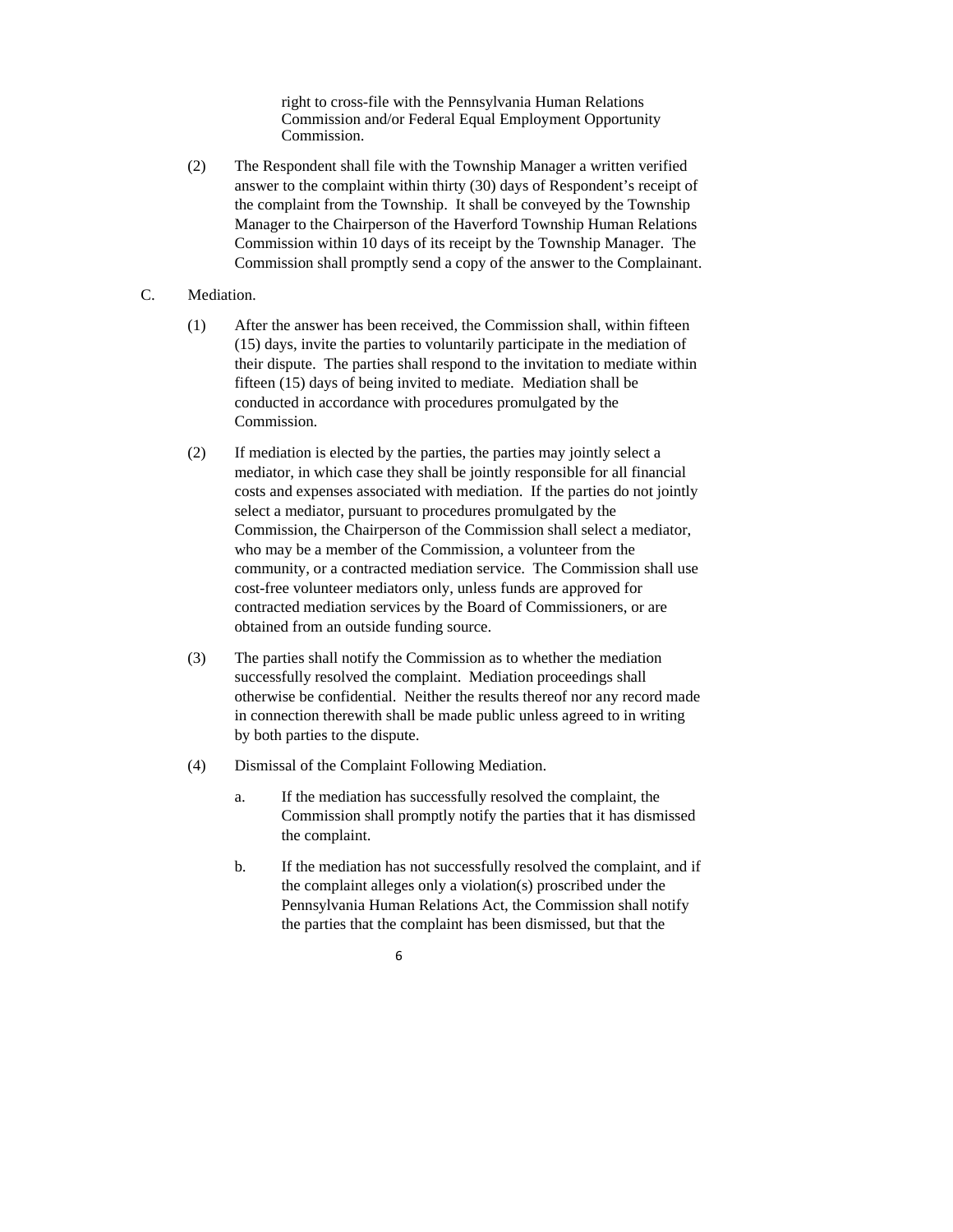Complainant has the right to pursue the complaint before the Pennsylvania Human Relations Commission.

- c. Provided the Commission has not elected under Section D below to use expanded procedures, the Commission shall, following unsuccessful mediation of a complaint which does not allege a violation under the Pennsylvania Human Relations Act, promptly notify the parties that it has dismissed the complaint. This notice shall also indicate that the Complainant has a right to pursue the matter in court for any violations of this chapter, and shall have available rights and remedies at law and in equity, including those set forth in § 183-6 (D)(10) hereafter.
- D. Expanded Procedures. If mediation was not successful in resolving the complaint, and the Commission, with the approval of the Board of Commissioners, has adopted expanded procedures, the Commission shall not dismiss the complaint but shall instead undertake the following procedures.
	- (1) Investigation. The Commission shall, in a timely fashion, investigate the allegations of a Discriminatory Act set forth in the complaint by designating an investigator, who may be a member of the Commission. The Commission may, in the conduct of such investigation and upon request of the investigator, issue subpoenas to any person charged with a Discriminatory Act, commanding such person to furnish information, records or other documents, as necessary to assist in the Commission's investigation.
	- (2) Finding of No Cause. If it shall be determined after the Commission's investigation that there is no basis for the allegations of the complaint, the Commission shall cause to be issued and served upon the parties written notice of such determination and dismissal of the complaint. This notice shall inform the person aggrieved that he/she has the right to pursue the matter in court.
	- (3) Conciliation. If the Commission, after investigation, determines that probable cause exists for the allegations of the complaint, the Commission shall immediately endeavor to eliminate the Discriminatory Act complained of by persuasion, conference and conciliation. If it determines that conciliation may be a useful approach, the Commission shall designate one of its members as a conciliator, who shall undertake conciliation following procedures promulgated by the Commission.
	- (4) Public Hearing
		- (a) If the Commission finds it is not possible to eliminate the Discriminatory Act by persuasion, conference and conciliation, the Commission, in its discretion, shall cause to be issued and served a
			- 7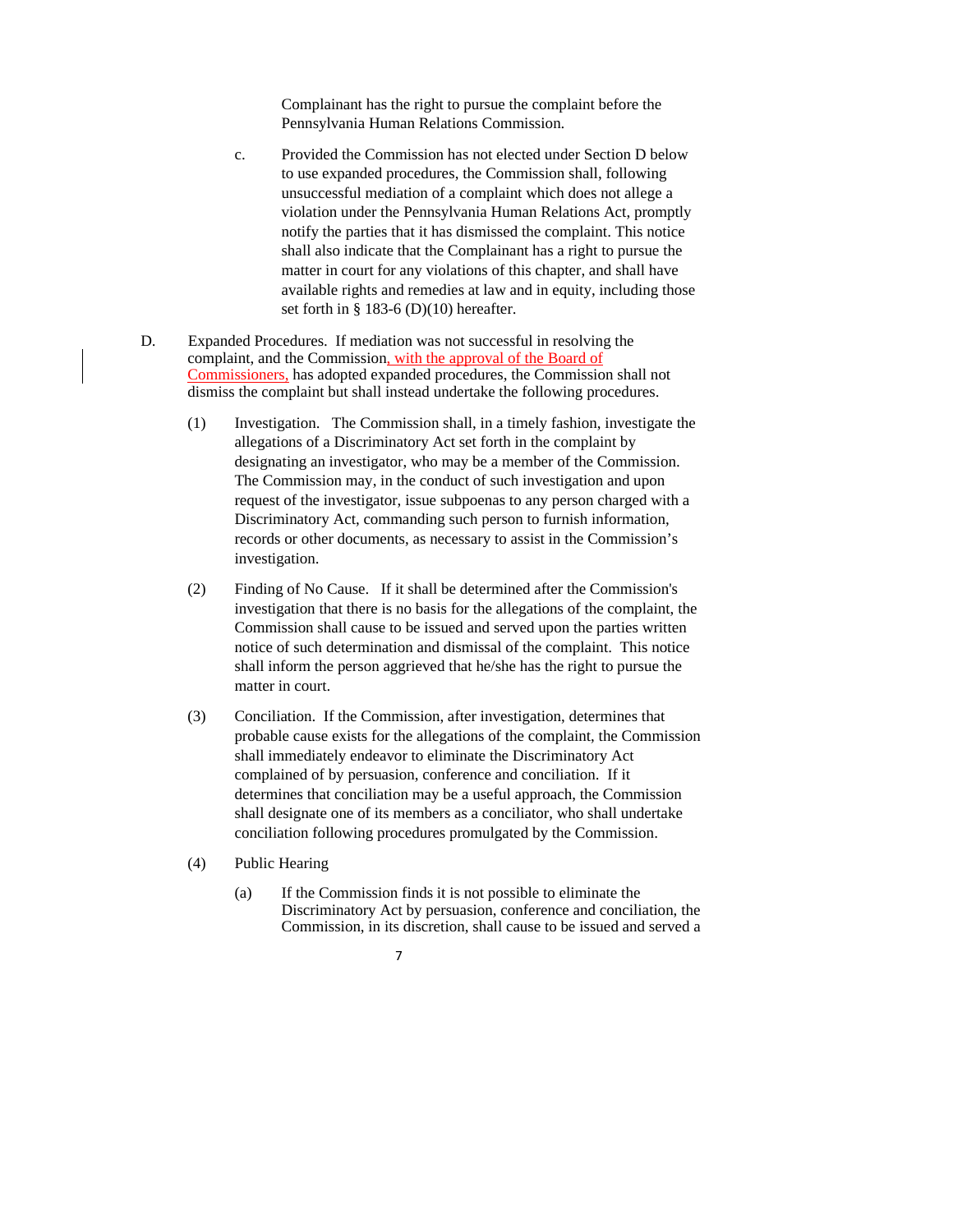written notice scheduling a hearing before the Commission at a time and place to be specified in such notice.

- (b) The Commission may designate one or more of its members to preside at such a hearing or it may, at its election, conduct such hearing en banc. Any Commission member who acted as an investigator, mediator or conciliator shall not participate in such hearing except as a witness to present the results of the investigation.
- (c) At the public hearing, both the Complainant and the Respondent shall be given the opportunity to appear, with or without counsel, to provide testimony and submit evidence. Formal rules of evidence shall not apply, but irrelevant or unduly repetitious evidence may be excluded by the Commission in its discretion. In addition, both the Complainant and the Respondent may introduce the testimony of additional witnesses and may submit documentary evidence.
- (d) At the public hearing, the Commission shall be represented by the Township Solicitor. A court reporter shall make a formal record of the proceedings.
- (5) Findings and Award. If upon all the evidence at the hearing the Commission shall find that a Respondent has engaged in or is engaging in any unlawful Discriminatory Act as defined in this chapter, the Commission shall state its findings of fact and shall issue and cause to be served on such Respondent an order requiring such Respondent to cease and desist from such unlawful Discriminatory Act and to take such affirmative action, including, but not limited to: reimbursement of certifiable travel expenses in matters involving the complaint, compensation for loss of work in matters involving the complaint, hiring, reinstatement or upgrading of employees, with or without back pay, admission or restoration to membership in any respondent labor organization, the making of reasonable accommodations, or selling or leasing specified housing accommodations or commercial property upon such equal terms and conditions and with such equal facilities, services and privileges or lending money, whether or not secured by mortgage or otherwise for the acquisition, construction, rehabilitation, repair or maintenance of housing accommodations or commercial property, upon such equal terms and conditions to any person discriminated against or all persons, and any other verifiable, reasonable out-of-pocket expenses caused by such unlawful discriminatory practice. Back pay liability shall not accrue from a date more than three years prior to the filing of a complaint charging violations of this chapter.
	- 8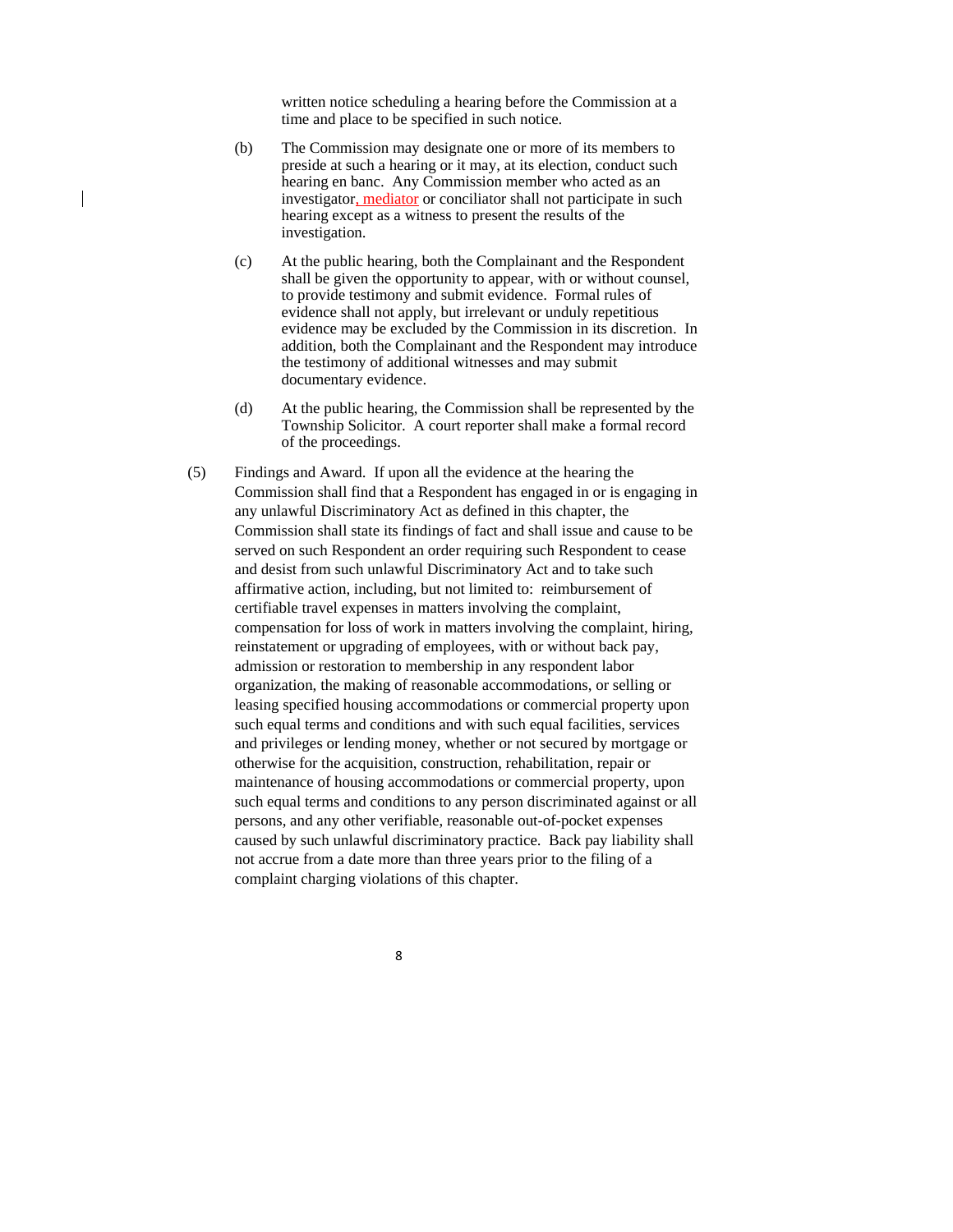- (6) Civil Penalties. The Commission's order may also assess a civil penalty against the Respondent in an amount not exceeding five thousand dollars  $($5,000).$
- $\overline{\mathbf{v}}$  =  $\overline{\mathbf{v}}$ (7) Attorney's fees. If, upon all the evidence at the hearing the Commission finds that a Respondent has engaged in or is engaging in any unlawful Discriminatory Act as defined in this chapter, the Commission may award attorney fees and costs to prevailing Complainants. If, upon all the evidence at the hearing the Commission finds that a Respondent has not engaged in or is not engaging in any unlawful Discriminatory Act as defined in this chapter, the Commission may award attorney fees and costs to a prevailing Respondent if the Respondent proves that the complaint was brought in bad faith.
- (8) Finding of No Discrimination. If upon all the evidence the Commission shall find that a Respondent has not engaged in any unlawful Discriminatory Act, the Commission shall state its findings of fact and shall issue and cause to be served on the parties an order dismissing the complaint as to such Respondent.
- (9) Appeal. Any order of the Commission may be appealed to the Court of Common Pleas of Delaware County within 30 days of its date as provided by law.
- (10) Enforcement. When the Commission has heard and decided any complaint brought before it, enforcement of its order shall be initiated by the filing of a petition in court, together with a transcript of the record of the hearing before the Commission, and issuance and service of a copy of said petition as in proceedings in equity.

#### **§ 183-7 - Private Right of Action.**

Having exhausted the administrative remedies set forth herein, nothing in this chapter shall limit the right of an aggrieved person to pursue any other rights or causes of action at law or in equity to which such person may be entitled.

**Section 2.** Nothing in this Ordinance shall be construed to affect any suit or proceedings in any Court, any rights acquired or liability incurred, any permit issued, or any cause or causes of action existing under the General Law of the Township of Haverford prior to the adoption of this amendment.

**Section 3.** The provisions of this Ordinance are severable, and if any section, sentence, clause, part, or provision thereof shall be held illegal, invalid, or unconstitutional by any Court of competent jurisdiction, such decision of this court shall not affect or impair the remaining sections, sentences, clauses, parts or provisions of this ordinance. It is hereby declared to be the

9

**Deleted:** ten

**Deleted:** 10